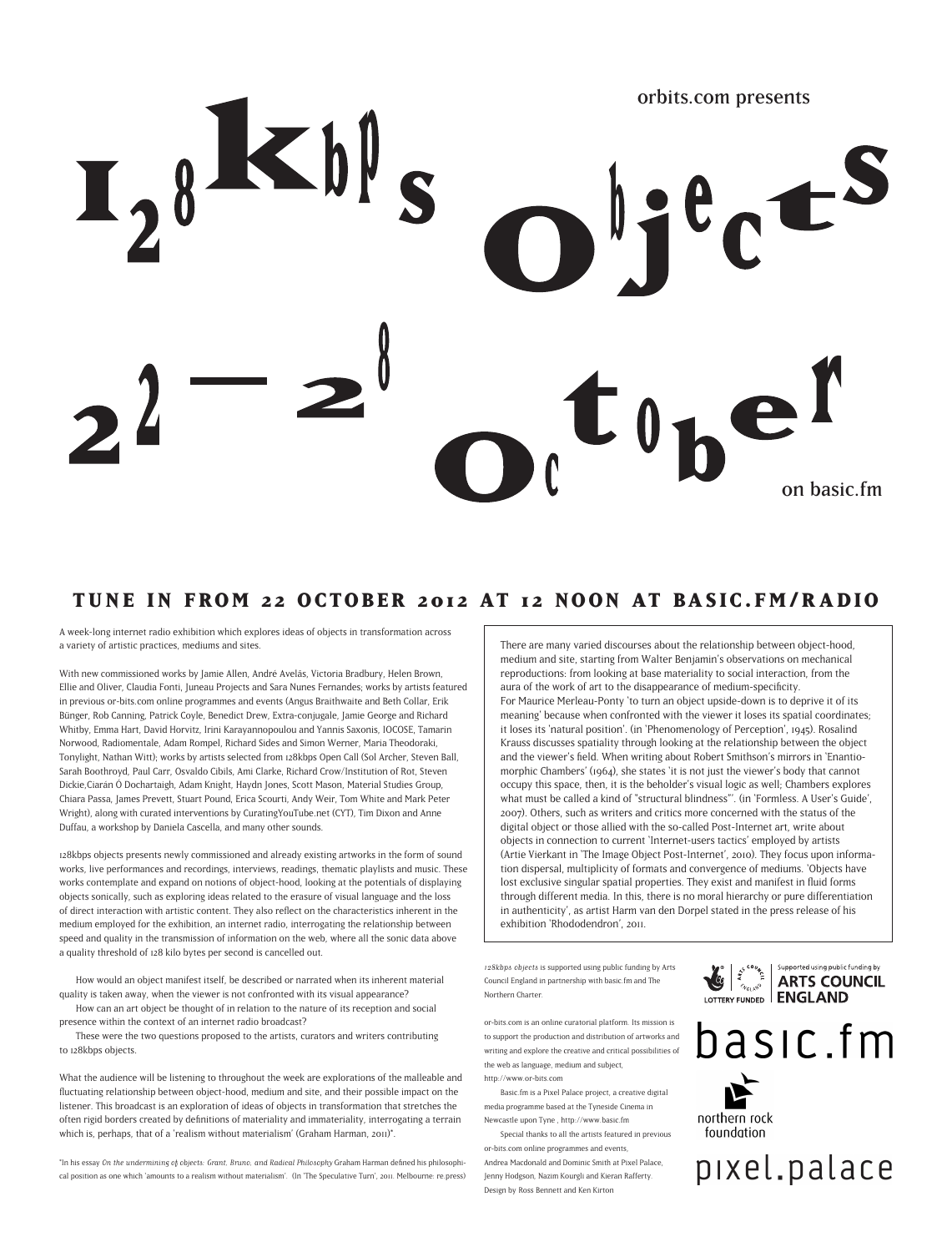CLAUDIA FONTI: 128kbps Ident will play in between the works listed in the radio schedule daily.



- **12:00** Welcome to 128kbps objects 12:03 **JAMIE ALLEN:** Is This Thing On? Internet Radio Fluxus Score for Thomas Gokey October 22nd, 12:03 PM (GMT)
- 12:06 **ROB CANNING** : RadioKulturo **01:00 WICTORIA BRADBURY:** Cheers/Gan Bei: Mealtime Toast from China — Vivian
- **01:05 JAMIE ALLEN:** Is This Thing On? Internet Radio Fluxus Score for Ian Curry October 22nd, 01:05 PM (GMT)
- **01:08** CIRCA PROJECTS PRESENTS: RICHARD RIGG: The Inhabitant of the Watchtower
- **01:16 ANGUS BRAITHWAITE AND BETH** COLLAR: The English House Through Seven Centuries — Episode 1 of 7 (2012)
- **01:23** SARAH BOOTHROYD: You (2010) **01:26** SCOTT MASON: of a final account in formation (The Government of
- the First and Thirteenth Chair, Flat Time House) (2012) **01:30 MIE ALLEN:** Is This Thing On?
- Internet Radio Fluxus Score for Paul Boshears October 22nd, 1:30 PM (GMT) **01:33 • SELECTED BY EMMA HART:**
- Baldessari's Dorit Cypis attempts to insult in a second language (Trying for the worst) (1977)
- **01:39** MARIA THEODORAKI: The moving fountain (2012) **01:54**  IRINI KARAYANNOPOULOU:
- Transmission (2012)
- **02:00** ADAM ROMPEL: Same Old Song  $(2012)$
- **02:05 JAMIE ALLEN:** Is This Thing On? Internet Radio Fluxus Score for Yoko Ono October 22nd, 02:05PM (GMT)
- **02:08** SCOTT MASON: of a final account in formation (The Government of the First and Thirteenth Chair, Flat Time House) (2012)
- **02:II** AUDINT: Wandering Soul (excerpt from Dead Record Office sound installation)
- **02:24** OSVALDO CIBILS: sounds in a roll of paper — PG01\_M007 (2012) **02:30 JAMIE ALLEN:** Is This Thing On?
- Internet Radio Fluxus Score for Paula Velez October 22nd, 02:30PM (GMT)
- **02:34** YANNIS SAXONIS: 3 of 22 sound tracks for Immaterial (2010) by Irini Karayannopoulou
- **02:44** JAMIE ALLEN: Is This Thing On? Internet Radio Fluxus Score for

Hankil Ryu October 22nd, 02:44 (GMT)

**02:46** TIM DIXON: Words Concerning Some of the Objects on my Work-Table with Steven Dickie

**03:55 JAMIE ALLEN:** Is This Thing On? Internet Radio Fluxus Score for Allison Knowles October 22nd, 03:55PM (GMT)

- **03:58**  Reading of an excerpt of Michel Foucault's This is Not a Pipe (1973) **04:06** THIS IS NOT A PIPE. NEITHER IS
- THIS: Exquisite and Other Corpses **05:08**  TAMARIN NORWOOD:
	- My House and Other Inventions (2011)
- **05:31 IRINI KARAYANNOPOULOU:** My Room (2006)
- **05:36** TOM WHITE: Bats & Ping Pong (Trio) (2012) **05:42 JAMES PREVETT: Porousness:**
- Part Two (2012) **05:54** Interview with Eugenio Montale
- about the poem Ossi di seppia **06:00** JAMIE ALLEN: Is This Thing On? Internet Radio Fluxus Score for Alejo Duque October 22nd, 06:00PM (GMT)
- **06:03** RICHARD CROW WITH LUCIA FARINATI: Institution of Rot archive: A Blind Field (2010)
- **06:26** RICHARD SIDES: Stop killing my buzz (expanded edition 0.5) (2012)
- **07:00** VICTORIA BRADBURY: Cheers/Gan Bei: Mealtime Toast from China — Zhu Ling
- **07:03 JAMIE ALLEN:** Is This Thing On? Internet Radio Fluxus Score for Laura Harrington October 22, 07:03PM (GMT)
- **07:06** AMI CLARKE : Audio Postcard from Banner Repeater: Error-correction (2012)
- **07:16** STUART POUND: Kissing in hats **07:19** RADIOMENTALE: D-Trains - Part 2
- $(2012)$ **07:30 CURATINGYOUTUBE.NET [CYT]:** acoustic diaries
- **07:47** CHIARA PASSA: Tales from space  $(2011)$
- **07:56**  JAMIE ALLEN**:** Internet Radio Fluxus Score for Bernhard Garnicnig October 22nd, 07:56PM (GTM)



From **13:30** to **18:00** at The Northern Charter project space in Newcastle upon Tyne: Writing Sound workshop led by DANIELA CASCELLA.\*

- **12:00** Welcome to 128kbps objects **12:02** SARA NUNES FERNANDES: The sideways boy and the levitating granny, The frontal man and the backside woman, The upside-down man and his wife who had her feet on the ground 12:44 IOCOSE: A Crowded Apocalypse: On Air (2012)
- **12.56**  IRINI KARAYANNOPOULOU: Accidents (2012)
- **01:00** VICTORIA BRADBURY: Cheers/Gan Bei: Mealtime Toast from China – Jesse #
- **01:02** SELECTED BY EMMA HART: Television is a Vast Wasteland by Newton N. Minow
- **01:45** ANNE DUFFAU: The Shell Filled With Planet
- **02:00** PAUL CARR: The Fifth Runway Radio Tour — The Switch Episode **02:32** CIRCA PROJECTS PRESENTS: Richard Rigg: The Inhabitant
- of the Watchtower **02:39** TAMARIN NORWOOD: What the
- matter is (2009) **02:47** YANNIS SAXONIS: 3 of 22 sound tracks for Immaterial (2010) by Irini Karayannopoulou
- **02:56** DANIELA CASCELLA: Reading of excerpts from En Abîme **03:23** ANGUS BRAITHWAITE AND BETH
- COLLAR: The English House Through Seven Centuries — Episode 2 of 7 (2012)
- **03:30** RICHARD SIDES AND SIMON WERNER: And it was all greasy  $(2012)$
- **04:02** THIS IS NOT A PIPE. NEITHER IS THIS: Faster, Stronger, Louder **06:04** ERIK BÜNGER: Silent screams and
- deafening whispers **07:00** VICTORIA BRADBURY: Cheers/Gan Bei: Mealtime Toast from China —
- Ester **07:02** EMMA HART: An episode from the Emma Hart Biennale Radio Show
- $(2008) 03/04/2008$ **07:19** MARIA THEODORAKI: Reading from the translation by David Bellos of La Vie mode d'emploi by Georges
- Perec (2012)
- **07:25** stimme-56kbps **07:27** ADAM ROMPEL: Same Old Song
- $(2012)$ **07:30** CURATINGYOUTUBE.NET [CYT]:
- acoustic diaries **07:47** CIARÁN Ó DOCHARTAIGH:
- Echolocation (2012) **07:53** OSVALDO CIBILS: sounds in a roll of paper  $-$  pelo (2012)

 $W_{e,1}$ <sup>n</sup>es<sub>d</sub>ay

| 12:00 | Welcome to 128kbps objects                 |  |
|-------|--------------------------------------------|--|
|       | 12:02 HELEN BROWN: There's no story        |  |
|       | 12:09 L-R (JEAN-YVES LELOUP & JEAN-        |  |
|       | PHILIPPE RENOULT): I Could Never           |  |
|       | Make That Music Again (2005)               |  |
|       | 12:21 WANNIS SAXONIS: 3 of 22 for          |  |
|       |                                            |  |
|       | Immaterial (2010) by                       |  |
|       | Irini Karayannopoulou                      |  |
|       | 12:30 ERICA SCOURTI: Sound Wars (2009)     |  |
|       | 12:47 ANGUS BRAITHWAITE                    |  |
|       | AND BETH COLLAR: The English               |  |
|       | House Through Seven Centuries -            |  |
|       | Episode 3 of 7 (2012)                      |  |
|       | 12:54 CSVALDO CIBILS: sounds in a          |  |
|       | roll of paper - la pratica                 |  |
|       | quotidiana della pittura (2012)            |  |
|       | <b>01:00 WICTORIA BRADBURY:</b> Cheers/Gan |  |
|       | Bei: Mealtime Toast from China -           |  |
|       | Wei Yi Li                                  |  |
|       | <b>OI:02 SELECTED BY EMMA HART:</b>        |  |
|       | Philosophy 185 Heidegger by                |  |
|       | Hubert L. Dreyfus                          |  |
|       | 02:21 <b>IRINI KARAYANNOPOULOU</b> : My    |  |
|       | Room (2006)                                |  |
|       | 02:46 TIM DIXON: Words Concerning          |  |
|       | Some of the Objects on my Work-            |  |
|       | Table with Jack Strange                    |  |
|       | 02:44 DAVID HORVITZ: tags for Sad,         |  |
|       | Depressed, People (2012)                   |  |
|       | 02:58 - HELEN BROWN: There's no story      |  |
|       | 03:05 THIS IS NOT A PIPE. NEITHER IS       |  |
|       |                                            |  |
|       | THIS: Vernacular, Dispersed and            |  |
|       | Re-told                                    |  |
| 04:51 | MATERIAL STUDIES GROUP:                    |  |
|       | Material Studies S ession 1:               |  |
|       | Metal(F-Hall) (2012)                       |  |
|       | 05:23   IRINI KARAYANNOPOULOU:             |  |
|       | Accidents (2012)                           |  |
|       | 05:26 SARAH BOOTHROYD: Sex and             |  |
|       | Death (2010)                               |  |
|       | 05:31 IRINI KARAYANNOPOULOU:               |  |
|       | Accidents (2012)                           |  |
|       | 05:36 STEVEN DICKIE: The importance of     |  |
|       | record keeping (2012)                      |  |
|       | 05:48 PATRICK COYLE: Empty Grey            |  |
|       | Squares (Registration) (2011)              |  |
|       | 05:56 HELEN BROWN: There's no story        |  |
|       | 06:03 ADAM ROMPEL: Same Old Song           |  |
|       | (2012)                                     |  |
|       | o6:06 RICHARD CROW: Institution of Rot     |  |
|       | archive playlist                           |  |
|       | o6:44 TAMARIN NORWOOD: What The            |  |
|       | Matter Is (2009)                           |  |
|       | 06:52 CIRCA PROJECTS PRESENTS:             |  |
|       | RICHARD RIGG: The Inhabitant               |  |
|       | of the Watchtower                          |  |
|       |                                            |  |
|       |                                            |  |
|       | Bei: Mealtime Toast from China-            |  |
|       | Du Jiang                                   |  |
|       | 07:03 RICHARD CROW: Institution of Rot     |  |
|       | archive : My Ukrainian hygienist           |  |
|       | (edit) (2011)                              |  |
|       | 07:36 CURATINGYOUTUBE.NET [CYT]:           |  |
|       | acoustic diaries                           |  |

PLEASE NOTE: 128KBPS OBJECTS RUNS FOR EIGHT HOURS A DAY (12 NOON-8PM) FROM MONDAY 22 TO SUNDAT 28 OCTOBER. **ED CARTER'S APROSODIA WILL PLAY IN BETWEEN SHOWS FROM 8PM TO 12 NOON.**

#### \*WORKSHOP

Devised and led by writer DANIELA CASCELLA, the Writing Sound workshop will focus on the space of the distance between listening and writing, between being with sounds, when listening, and being distant from them, when writing. It will investigate the various degrees of distance from sounds, that can be enacted in writing as a response to listening. Daniela Cascella is a writer based in London and author of the book En Abîme: Listening, Reading, Writing (Verso Books, 2012). **Free**, booking required. For more information please visit thenotherncharter.org or or-bits.com blog.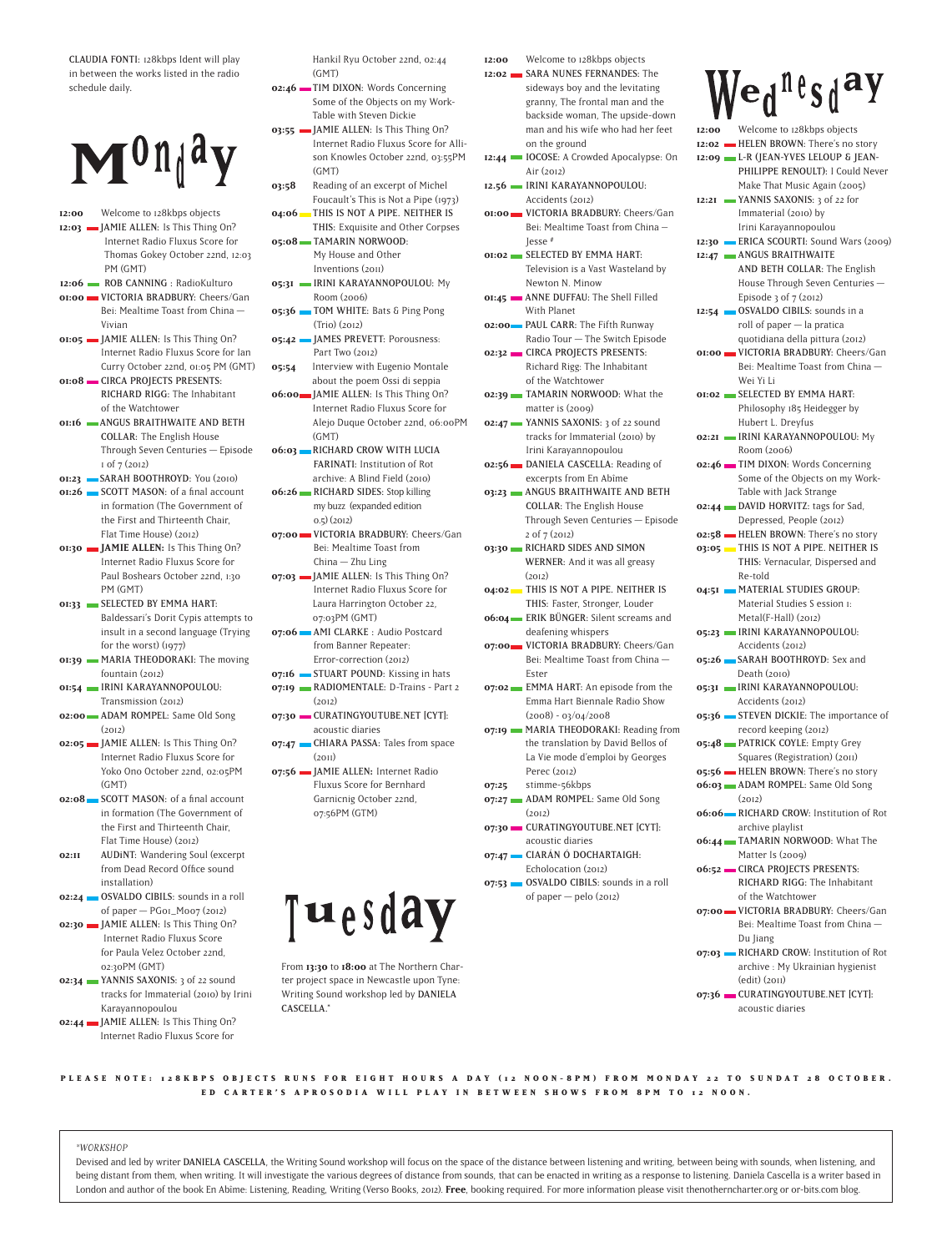## $T^n$ ursday

- **12:00** Welcome to 128kbps objects **12:02** ELLIE AND OLIVER SHOW: Liberations (2012)
- **12:34** TIM DIXON: Words Concerning Some of the Objects on my Work-Table with Luke McCreadie
- **01:00**  VICTORIA BRADBURY: Cheers/Gan Bei: Mealtime Toast from China — Swa
- **01:04 ROB CANNING** : RadioKulturo **01:40**  ELLIE & OLIVER'S Through The Keyhole
- **02:22** YANNIS SAXONIS: 3 of 22 soundtracks for Immaterial (2010) by Irini Karayannopoulou
- **02:31** RICHARD CROW AND GINTAS K : Unburied evidence (2011)
- **03:23** TAMARIN NORWOOD: What The Matter Is (2009)
- **03:31** ADAM KNIGHT: The Nietzsche Memorial Hall Interview Project  $(2012)$
- **04:01** ANGUS BRAITHWAITE AND BETH COLLAR: The English House Through Seven Centuries — Episode 4 of 7 (2012)
- **04:08** SELECTED BY EMMA HART: Simon Blackburn's talk on Plato's Cave
- **04:25** ROD SUMMERS: Watcher 3 Scene 09 from Helgisaga II (2012) **04:34**  EXTRA-CONJUGALE: di tropical
- $(2012)$ **04:44** THIS IS NOT A PIPE. NEITHER IS
- THIS: Objects of Desire
- **05:46**  RICHARD SIDES AND SIMON WERNER : And it was all greasy  $(2012)$
- **06:18** SELECTED BY EMMA HART: Jonathan Wolff's talk about Marx on Alienation
- **06:35** BENEDICT DREW: A Folding Table A Table Top (2009)
- **07:00** VICTORIA BRADBURY: Cheers/Gan Bei: Mealtime Toast from China - Jimmy China — Jimmy
- **07:02** ELLIE & OLIVER'S Through The Keyhole **07:31 IRINI KARAYANNOPOULOU:**
- Accidents (2012) **07:34** CURATINGYOUTUBE.NET [CYT]:
- acoustic diaries **07:51** TONYLIGHT: From other spaces
- $(2010)$



**12:00** Welcome to 128kbps objects 12:02 **JUNEAU PROJECTS:** Welcome to the Federation's Headquarters

- 12:25 TIM DIXON: Words Concerning Some of the Objects on my Work-Table with David Blandy
- **12:47** SARAH BOOTHROYD: You (2010) 12:49 **ANDY WEIR:** Muffled Deep Time Contagion 128kbps (2012)
- **12:53**  HAYDN JONES: Closed Loop (2012) **01:00 WICTORIA BRADBURY:** Cheers/Gan
- Bei: Mealtime Toast from China Deni **01:03**  THIS IS NOT A PIPE. NEITHER IS
- THIS: Between a boiler and a boombox
- **02:46** YANNIS SAXONIS: 3 of 22 soundtracks for Immaterial (2010) by Irini Karayannopoulou **02:55** STUART POUND: Bus Stop
- **02:57 JUNEAU PROJECTS:** Welcome to the Federation's Headquaters
- **03:20** NATHAN WITT: Every good boy deserves fudge (2012)
- **05:00**  IRINI KARAYANNOPOULOU: Accidents (2012)
- **05:04** ADAM ROMPEL: Same Old Song  $(2012)$
- **05:07** ANGUS BRAITHWAITE AND BETH COLLAR: The Englis House Through Seven Centuries - Episode  $5$  of  $7$  (2012)
- **05:14**  JAMIE GEORGE AND RICHARD WHITBY: This Walk Is Repeated You Can
- Split It To One (2012) **05:20 JAMIE GEORGE:** Other Space # (2012) **06:29** JUNEAU PROJECTS: Welcome to the
- Federation's Headquaters
- **06:52**  CIRCA PROJECTS PRESENTS: RICHARD RIGG: The Inhabitant of the Watch-tower
- **07:00** VICTORIA BRADBURY: Cheers/Gan Bei: Mealtime Toast from China — Guan Fang
- **07:02** EMMA HART: An episode from the Emma Hart Bienniale Radio show  $(2008)$  -07/02/2008
- **07:19** ANNE DUFFAU: The Shell Filled With Planet (2012) **07:32 CURATINGYOUTUBE.NET [CYT]:**
- acoustic diaries **07:47** JAMES PREVETT:
	- Porousness: Part Two  $(2012)$

 $S_{\mathbf{a}} t^{\mathbf{u}} r_{\mathbf{d}}^{\mathbf{a}} Y$ 

- **12:00** Welcome to 128kbps objects **12:02**  ANDRÉ AVELÃS WITH BRIAN MCKENNA: Dual approach to a RF Modulator-Demodulator loop
- **01:00 WICTORIA BRADBURY:** Cheers/Gan Bei: Mealtime Toast from China –
- TingTing **01:02** RADIOMENTALE: D-Trains Part 1
- $(2012)$ **01:15** RADIOMENTALE: D-Trains Part 2
- $(2012)$
- **01:23** TAMARIN NORWOOD: What The Matter Is (2012) **01:31** SELECTED BY EMMA HART: Feynman's Basic Physics Lecture **02:25** MARK PETER WRIGHT: Vents  $(2009 - 2011)$ **02:45** ANGUS BRAITHWAITE AND BETH COLLAR: The English House Through Seven Centuries — Episode 6 of 7 (2012) **02:52** YANNIS SAXONIS: 3 of 22 sound tracks for Immaterial (2010) by Irini Karayannopoulou **03:01** STEVEN BALL: subsong (2012)
- **03:33** IOCOSE: A Crowded Apocalypse: On Air (2012)
- **03:45** DAVID HORVITZ: tags for Sad, Depressed, People (2012) **03:57** SARAH BOOTHROYD: You (2010)
- **04:00** ANDRÉ AVELÃS: substance hardening as a feedback loop
- modulator **05:00**  THIS IS NOT A PIPE. NEITHER IS THIS: Il mio mini e personal
- computer **06:28**  IRINI KARAYANNOPOULOU: Accidents (2012) **06:31 • ROB CANNING** : RadioKulturo
- **07:00** VICTORIA BRADBURY: Cheers/Gan Bei: Mealtime Toast from China — Miao Ying
- **07:02** ERICA SCOURTI: live boring bedroom scene (2012) **07:17** FELIX KUBIN: The Rhythm Modula-
- tor (Cont'd) (The Wire Tapper 21) **07:22** CIRCA PROJECTS PRESENTS:
- RICHARD RIGG: The Inhabitant of the Watchtower **07:30 CURATINGYOUTUBE.NET [CYT]:**
- acoustic diaries **07:47** OSVALDO CIBILS: sounds in a roll
- of paper painting2feb2012a and b  $(2012)$ **07:55** ADAM ROMPEL: Same Old Song
- $(2012)$



- **12:00** Welcome to 128kbps objects **12:03** ADAM ROMPEL: Same Old Song  $(2012)$
- **12:06**  ANGUS BRAITHWAITE AND BETH COLLAR: The English House Through Seven Centuries - Episode 7 of 7 (2012)
- **12:13**  IRINI KARAYANNOPOULOU: Accidents (2012)
- **12:16 JUNEAU BROTHERS** : Because Music is Recorded (2012)
- **12:24**  GIUSEPPE MARZARI: Radio Bargaggi (1950 circa)
- 12:28 **RADIOMENTALE** : Recordare (2011) **12:48** STEVEN DICKIE: The importance of
- record keeping (2012) **01:00 WICTORIA BRADBURY:** Cheers/Gan
- Bei: Mealtime Toast from China LuShan
- **01:02** TIM DIXON: Words Concerning

Some of the Objects on my Work-Table - Omnibus

- **02:23** YANNIS SAXONIS: 3 of 22 sound tracks for Immaterial (2010) by Irini Karayannopoulou **02:32**  THIS IS NOT A PIPE. NEITHER IS THIS: - dis-in-te-grate (d s- n t -gr t) **03:39** DANIELA CASCELLA: Reading of excerpts from En Abîme **04:06**  JAMIE GEORGE AND RICHARD WHITBY: This Walk Is Repeated You Can Split It To One (2012) **04:II** OSVALDO CIBILS: sounds in a roll of paper  $-$  cassetteseco $(2012)$ **04:16 HAYDN JONES:** Closed Loop (2012) **04:21** RICHARD SIDES: Stop killing my buzz (expanded edition 0.5) (2012) **04:53**  SALVATORE SCIARRINO: Perseo e Andromeda (excerpt) (1991) **06:02** BENEDICT DREW: A Folding Table-Some Legs (2009) **06:24**  GRAHAM HARMAN'S: The Third Table Read by Nazim Kourgli **06:48** BENEDICT DREW: A Folding Table -A Hinge (excerpt) (2009) **07:00** VICTORIA BRADBURY: Cheers/Gan Bei: Mealtime Toast from China – Sophie **07:02**  IRINI KARAYANNOPOULOU: Accidents (2012) **07:05**  CIARÁN Ó DOCHARTAIGH: Echolocation (2012) **07:14** MARIA THEODORAKI: The moving fountain (2012) **07:24** SELECTED BY EMMA HART: Baldessari's Dorit Cypis attempts to insult in a second language (Trying for the worst) (1977) **07:30 CURATINGYOUTUBE.NET [CYT]:** acoustic diaries **07:47** EXTRA-CONJUGALE: di tropical  $(2012)$ **07:56** OSVALDO CIBILS: sounds in a roll
- of paper per gli uccelli (2012)

#### DAILV PLAVLIST THIS IS NOT A PIPE. NEITHER IS THIS. is a daily playlist presented as a series that tests the ambiguities and possibilities inherent to experience artistic and cultural material sonically. Thematics unfolds, using artworks, sound noise, melodies, talks, music and films. Curated by Anne Duffau and Marialaura Ghidini.

#### **OPEN CALL**

Works selected from 128kbps Open Call and broadcast throughout the week.

With works by Sol Archer, Steven Ball, Sarah Boothroyd, Paul Carr, Osvaldo Cibils, Ami Clarke,Richard Crow/Institution of Rot, Steven Dickie, Ciarán Ó Dochartaigh, Adam Knight, Haydn Jones,Scott Mason, Material Studies Group, Chiara Passa, James Prevett, Stuart Pound, Erica Scourti, Andy Weir, Tom White and Mark Peter Wright.

- GUEST CURATORS DAILY PLAYLIST
- 

**Key WEW COMMISSIONED ARTIST ARTISTS FROM PAST OR-BITS.COM PROJECTS WEIGHTS SELECTED FROM 128kbps OPEN CALL** 

More details about the featured artists and their respective works can be found in the radio schedule published on basic.fm website via clicking on the read more link next to each listed item.